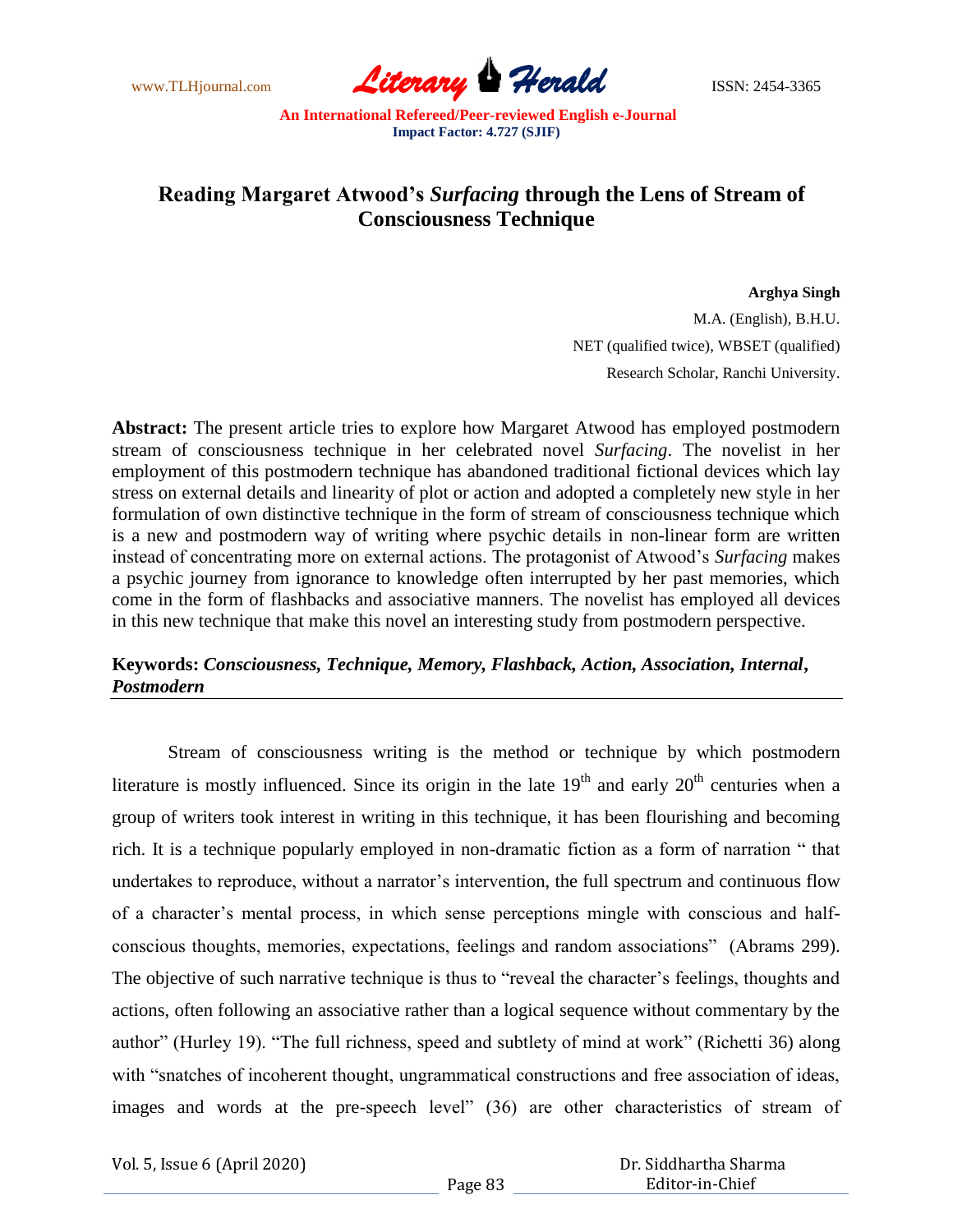

consciousness technique. In view of the above, Margaret Atwood"s *Surfacing* truly comes into the category of stream of consciousness novel where all principal characteristics of this technique –– non-linearity of plot, unusual employment of syntax and grammar, repetition of words and phrases along with the development of action through internal conflicts and associative leaps rather than external and logical details are embedded within the very structure of the narrative. The action is more interior than exterior taking place in the inner psychology of the unnamed protagonist who after a long repression of mental pains and agonies resulting due to past injustices done to her, undergoes a radical change and seeks an outlet to come to the surface leading her to an animalistic stage at the end.

 Margaret Atwood"s *Surfacing,* published in 1972, belongs to the time when postmodernism was at its height. The novel not only belongs to the period of this new literary movement but also corresponds to almost all characteristics of this movement in its employment of stream of consciousness technique, which is completely new and modern beyond conventional way of telling a story. Postmodernism when applied to literature is a protest against conventional way of narrative technique with linearity of plot or action and more stress on exteriority of detail than interior human psychology. Diverting from the usual track of modernist way of writing that emphasized on precision both in form and style and took every effort to present a very significant point, postmodernism moves away from all these established tradition. Postmodernism also protests against strict time frame. Instead of moving in the linear and straight time flow, it follows irregularities of time, which, in the words of John Barth, are "tales within tales within tales" (45) in which linear and straight flow of time and events is subverted and intermingling of past and present comes to the fore. True to the postmodern idea of fragmentary time and action, Margaret Atwood"s *Surfacing* reverses all accepted values of totality and wholeness and the action of narrative holds its rein through fragmentations as regards both time and action, which intentionally keep readers far from the wholeness of sense, which becomes clear and evident only when the narrative comes to its conclusion. Postmodernism decenters the central structure as it "narrow(s) down the amount of fragmentation in "the total form" (Derrida 278). Atwood"s *Surfacing*, instead of giving any clear and distinct idea of its central theme, decenters both time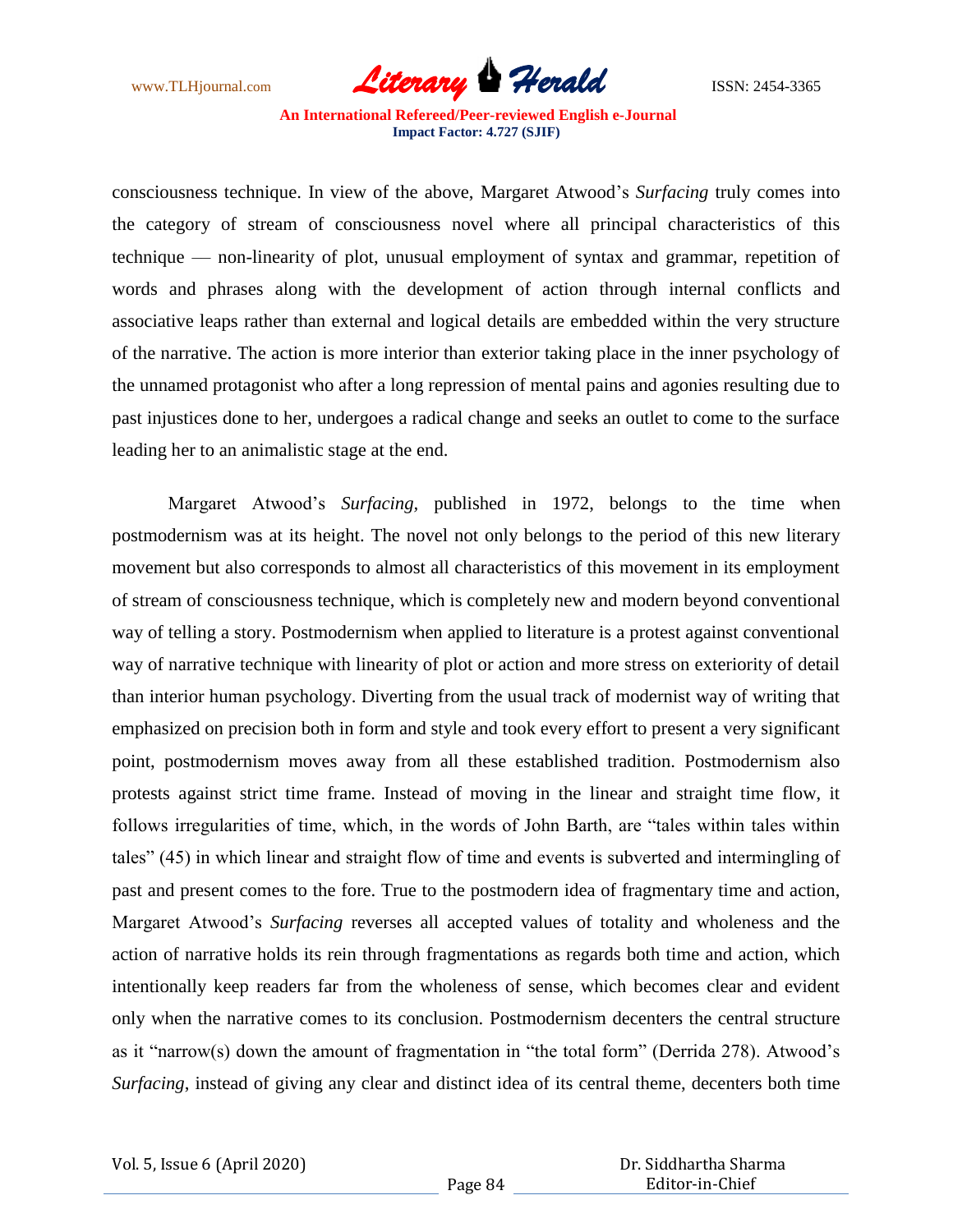

and action from the very beginning and runs in the same terrain of fragmentary thoughts and action till its end when these fragmentations get structural unity and wholeness. This means that "the concept of centred structure…is contradictorily coherent." (Derrida 279) Free from the constraints of time, human consciousness is rather fluid and unstable which can hardly be regulated through reason and intellect. It is free and endless, and so comparable with a free flow stream, which runs unchecked on its own will. Atwood"s *Surfacing,* being a narrative of stream of consciousness technique, is never fixed and static as regards human consciousness; rather it is so fast and dynamic that its intensity and swiftness goes beyond the control of human reach resulting in many disorganized thoughts and actions, which often come in disjointed form in several occasions of the narrative.

Margaret Atwood"s *Surfacing* is a story of a woman who, born and grown up in Toronto, Northern Quebec, is in quest of her lost father throughout the narrative, which also leads her to the quest of her place and identity through mental dilemmas, situational ironies and associative leaps. Unable to bear the hard and stark reality that she had to undergo forced abortion much against her wishes, she invents for herself a different reality towards an animalistic stage after having been driven and overtaken by past painful experiences. The narration moves on with the mingling of past, present and future. We learn her past through flashbacks and memories when the narrative starts with her search for her lost father in the company of her lover Joe and young couple David and Anna, the reader could hardly make any sense of conflicting ideas related to the narrator"s past life which are brought into surface only through memories and flashbacks by which the reader comes to know most of the events occurred in the narrator's life. How she came into wedlock with her past lover; how she was forbidden by circumstances to return her parental home after marriage and keep her pregnancy hidden from her parents and how she was forced to abort her impregnated child, get revelation only through memories and flashbacks, which come to her unpremeditated in fragments instead of logical sequence.

When the action of the story unfolds, the unnamed protagonist's life has already passed through many bitter experiences of the past which we come to know only through memories and flashbacks when the story progresses. We are supplied with information about the narrator's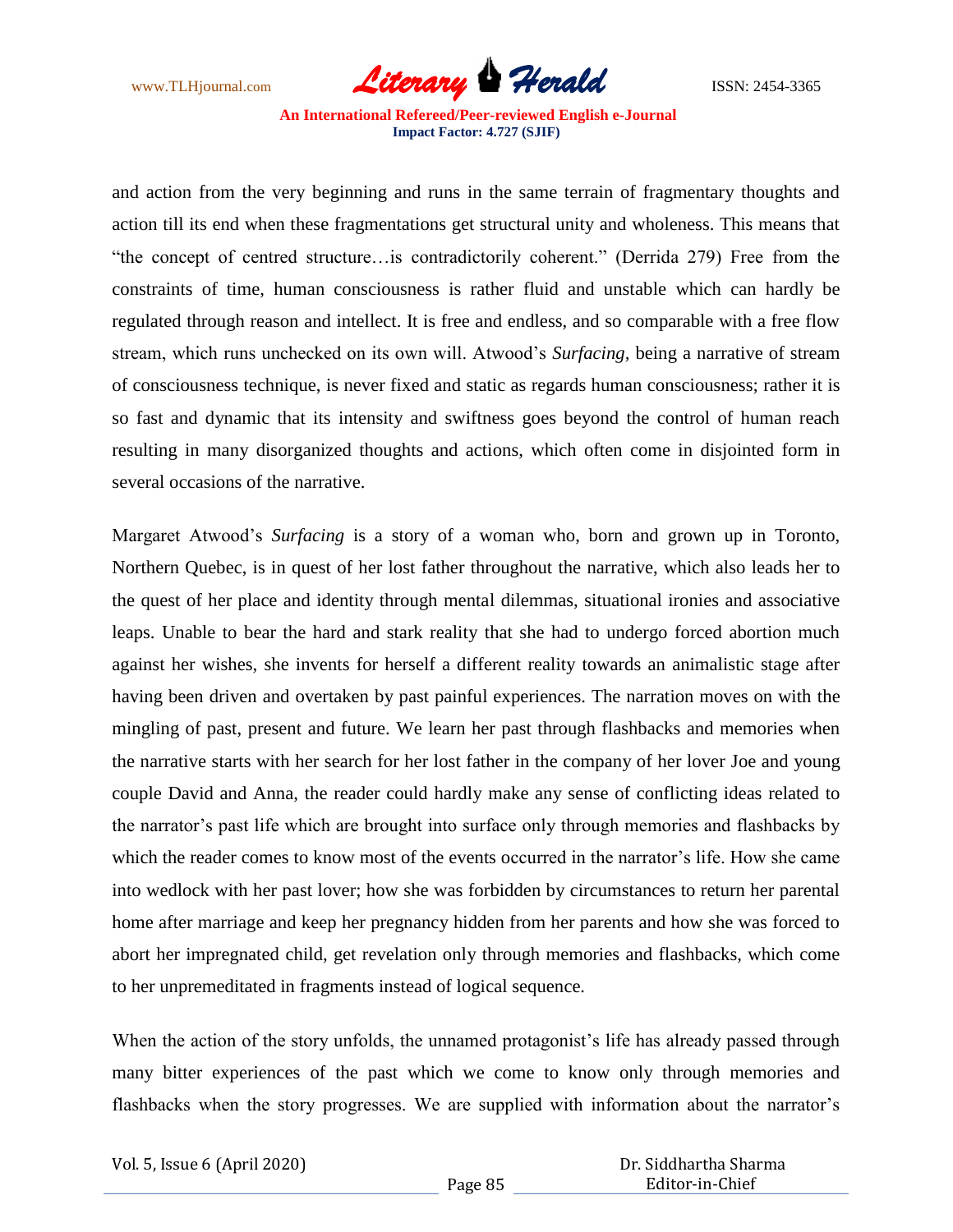

childhood and her growth, her parents and her husband through fragmentary details and these fragmentary details turn into synthetic wholeness only when the narrative reaches at the verge of ending, there is hardly any shadow of ignorance left and the narrator's mind is delivered from constraints of past experiences and in the same light of knowledge readers are also liberated from the web of ignorance. The narrator has already lost her parents and is separated from her husband who has driven her to kill her unborn child. The news of the narrator's father's sudden disappearance, which later proves to be his death, forces her to visit her parental home where she spent her childhood, with her friends David and Anna, a married couple and her childhood friend Joe who, being her suitor, seeks her favour. However, the narrator does not feel the same intensity of passion as Joe feels for her due to her past experience of estrangement with her husband, which is also aggravated more by her observation of David-Anna relationship. Though David and Anna, the narrator's friends, are husband and wife in relation, they do not lead a happy conjugal life as the latter is not properly treated by the former. This relation indicates the dark side of marriage. The narrator herself is a victim of the institution of marriage. These observations and the reflections of the narrator"s past memory play havoc upon the narrator"s mind and she sinks into deep despair. She undergoes an unpleasant and disturbing mind. Her insensitiveness for her present lover Joe grows gradually. The narrator with her disturbed mind moves to her parents' cabin, which is situated in a small island in the middle of a vast lake adjoining a town, after her failure to find out any information about her father"s disappearance in her place of childhood. When the narrator with her friends arrives at the place of her parents' cabin, she tries to trace out the clue of her father"s disappearance. She first gets in touch with a stack of papers, which reveal strange drawings made by her father with what come to light to be random words or letters with illegible handwriting resulting in generating her worries and anxieties over her father"s nearby presence and his probable madness. However, the narrator soon discovers that her revelation of strange drawings is not an output of insane brain but they may be tracings of old rock paintings on which her father had been doing research for long time. This revelation calms her to some extent but forces her to visit the site of paintings where they are supposed to be existing but the narrator is disappointed as she finds herself standing there empty-handed. She however, does not surrender herself to circumstances and continues her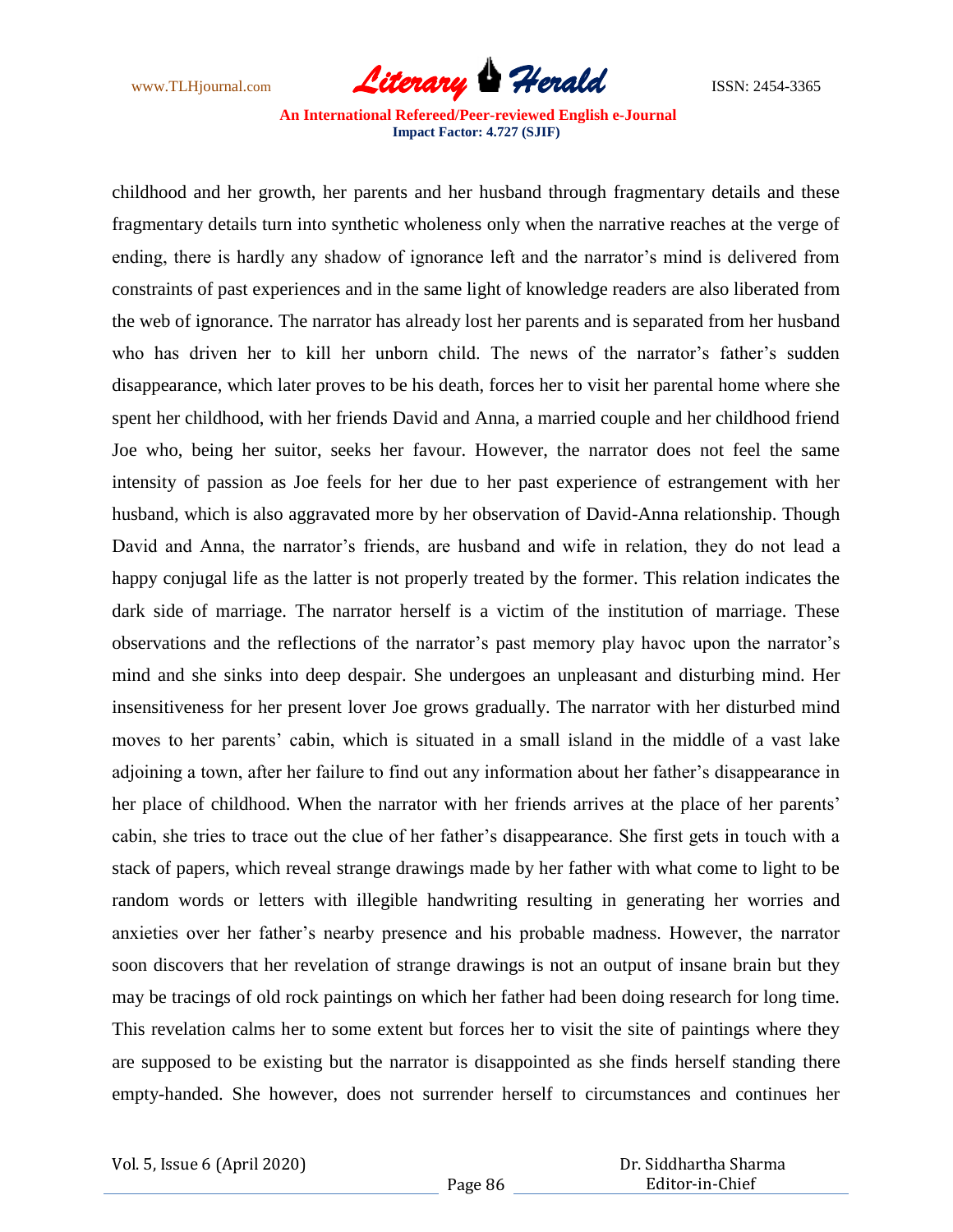

searching which finally leads her to a location below the water taken into her consideration to be another possible location of painting that might have changed due to change of water level in due course of time. Canoeing to the place situated somewhere below the water she fixes her mind to dive down into it. But this diving again disappoints her as her finding proves something else instead of her father"s rock painting as she is confronted with a hard realization of her aborted child that comes to pass into her memory as a flashback when she is reminded of her brother"s nearly drowning incident happened somewhere in the past before her birth. This realization along with the discovery of her father"s death reported by some fishermen few days later breaks her completely down and leads her to animalistic stage.

Past memories that give rise to pain and suffering can hardly be erased from human mind. Painful memories are more fresh than sweet memories and cause pain haunting from time to time, though man tries to the best of his ability to escape such memories through repression which can hardly bring any positive result to the mind as a repressed mind cannot be a healthy mind and a mind when repressed much may have chances to be prone to mental disorder impacting a man"s healthy and daily activities. "He that has eyes to see and ears to hear may convince himself that no mortal can keep a secret. If his lips are silent, he chatters with his finger tips, betrayal oozes out of him at every pore." (Freud 69) Here is evident that desires, which are unconscious in the form of repression, seek an outlet in order to come into surface whenever situations arise. Such happenings are unavoidable and happen in much disorganized manner, one may call it 'phenomena' or 'Freudian Slip' or 'Parapraxis' in modern psychology. The narrator in Atwood"s *Surfacing* is the victim of "Freudian Slip" or "Parapraxis". She is always surrounded with embittered past memories which after being long repressed, come to the fore occasionally disturbing her present course of action and the narration finds herself in the face of eternal dilemma and question of marriage, motherhood and man-woman relationship.

The pain of isolation and alienation due to feelings of long estrangement from parents and betrayal from husband often gets linked with external objects in the narrative when the narrator along with her company in search of her lost father comes across "three stuffed moose" clad in human clothes, she describes them as a father moose, a mother moose and a little boy moose but

Vol. 5, Issue 6 (April 2020)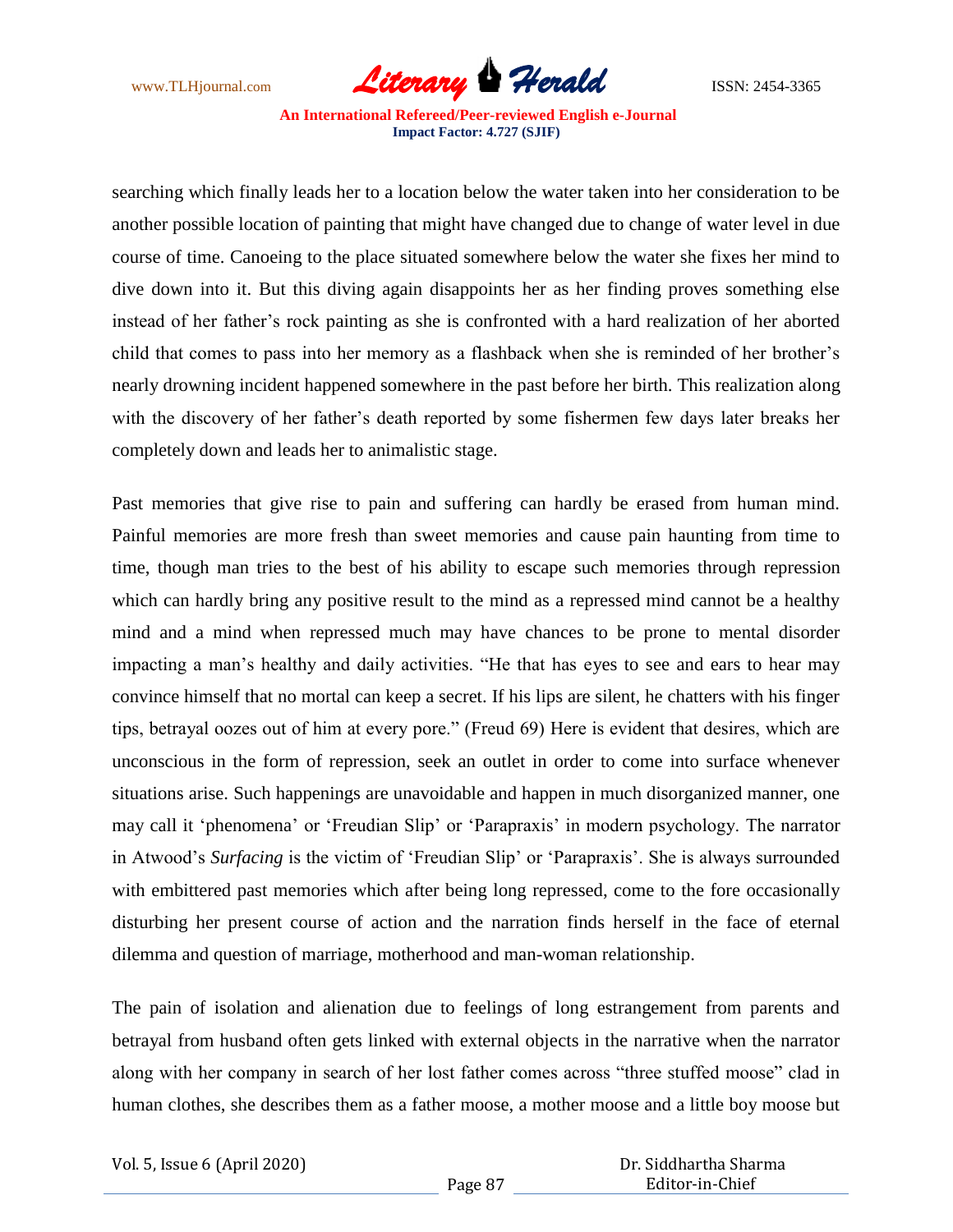

overlooks a little girl moose on the roof until it is indicated to her. She can only notice the fathermother-son constellation but hardly can see the attachment of the daughter into this constellation resulting in her overlook of the daughter from the scene. This sense of loneliness and apartness still gets some association in many parts of this narrative and comes in broken images. In the same chapter where the incident of "three stuffed moose" dressed in human attire occurs, another such example of occurrence takes place at the end when the narrator moves to the past in her description of the present, the same sense of separation again revisits: "At intervals the old road arises us, it was dirt, full of bumps and patholes…"(Atwood 10) Calling up a family that once travelled on this road, the narrator addresses the family as "they", only to exclude herself: "That won't work. I can't call them "they" as if they were somebody else's family: I have to keep myself from telling that story". (Atwood 12) These switches bring home the narrator's present position of aloofness and present the internal drama of tension and conflicts in the novel. Such occurrences often checked and corrected by the narrator, still come and interfere in her present speech and action: "I have to be more careful about my memories. I have to be sure that they"re my own and not the memories of other people telling me what I felt, how I acted, what I said: If the events are wrong the feelings I remember about them will be wrong too, I"ll start inventing them and there will be no way of correcting it, the ones who could help are gone. I run quickly over my version of it, my life, checking it like an alibi…" (Atwood 70)

In search of her lost father, the narrator comes across some of her father"s paper drawings. Then, in search of the originals, she instead found her father"s drowned dead body and her search for her lost father ultimately comes to an end with the hard reality of death. The image of her dead father corresponds to her brother who was at the verge of drowning and stirs her with a sudden shock and realization when the image of nearly drowned brother serves as a substitute for memory of her aborted fetus. The veil of ignorance she has been wearing since then is removed by the sudden blow of hard reality and she comes to the realization that neither she had been a wife nor she had a baby but instead of a wife she had been a mistress and instead of a baby she had an abortion. Through flashbacks and memories, the narrator makes a slow journey from the state of ignorance to the state of knowledge and she reaches to the ground reality as soon as she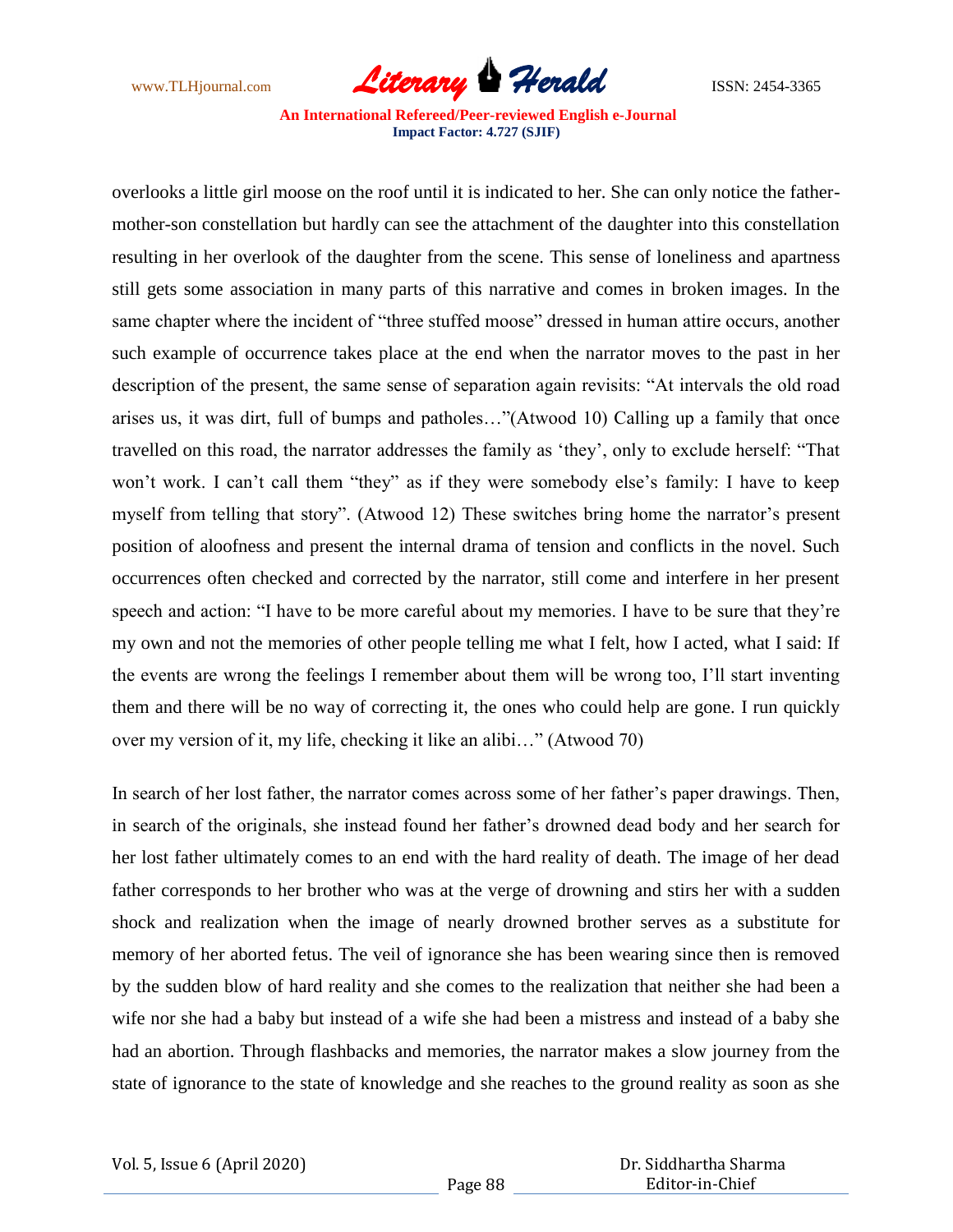

comes to know that the relation which she imaginatively believed to be true and pure, was in reality an affair with a married man who was her lover and not her husband and she was his mistress and not his wife. With this painful realization later aggravated by the sudden news of her father"s death, the narrator is taken aback, goes to the animalistic stage, and begins to dislike human company. However, the narrator soon sets herself free from her psychotic state to the natural state of womanhood when the state of stress and tension lasts no longer to pain her. "Freud believed that regardless of the consequences, the release of the repressed urges and memories does more good than harm, resulting in a new balance and distribution of psychic energy". (Martin) The narrator who once being victim of repressed memories undergoes a radical change from emotional numbness to new life and energy that generate trust and love to Joe, her present lover to whom earlier she felt no emotion due to haunting painful memories of her past relation with her husband and forced abortion as once confessed by her, "Perhaps that was a what he liked about me…what impressed him, cool he called it, was the way I took off my cloths and put them on again later very smoothly as if I were feeling no emotion." (Atwood 24) Joe once had been "merely an object in the bed, like a sack or a large turnip" to the narrator and the relation she sought with him was nothing but physical necessity which the narrator had to bear, "Everything I value about him seems to be physical; the rest is unknown, disagreeable or ridiculous." (Atwood 54) Now Joe appears to her to be trustworthy. When she catches a glance of Joe hidden in the woods the latter is looking for her on his revisit to the island and the novel ends with the future possibility of her love revival.

Margaret Atwood"s *Surfacing* picturizes the mental condition of its protagonist without following any certain boundary of time and action which is evident from the very beginning when the narrative just unfolds its action with the description of the narrator's initial journey with her friends: "I can't believe I'm in the road again, twisting along...that's success." (Atwood 5) The narrator's memories of growth, of her parents and of her brother, of her husband and of her separation from all of them appear through flashbacks. The narrative develops with the blend of past, present and future and unfolds through fragmentary details, which find wholeness of sense only when the narrator's repressed feelings and emotions come to the surface and this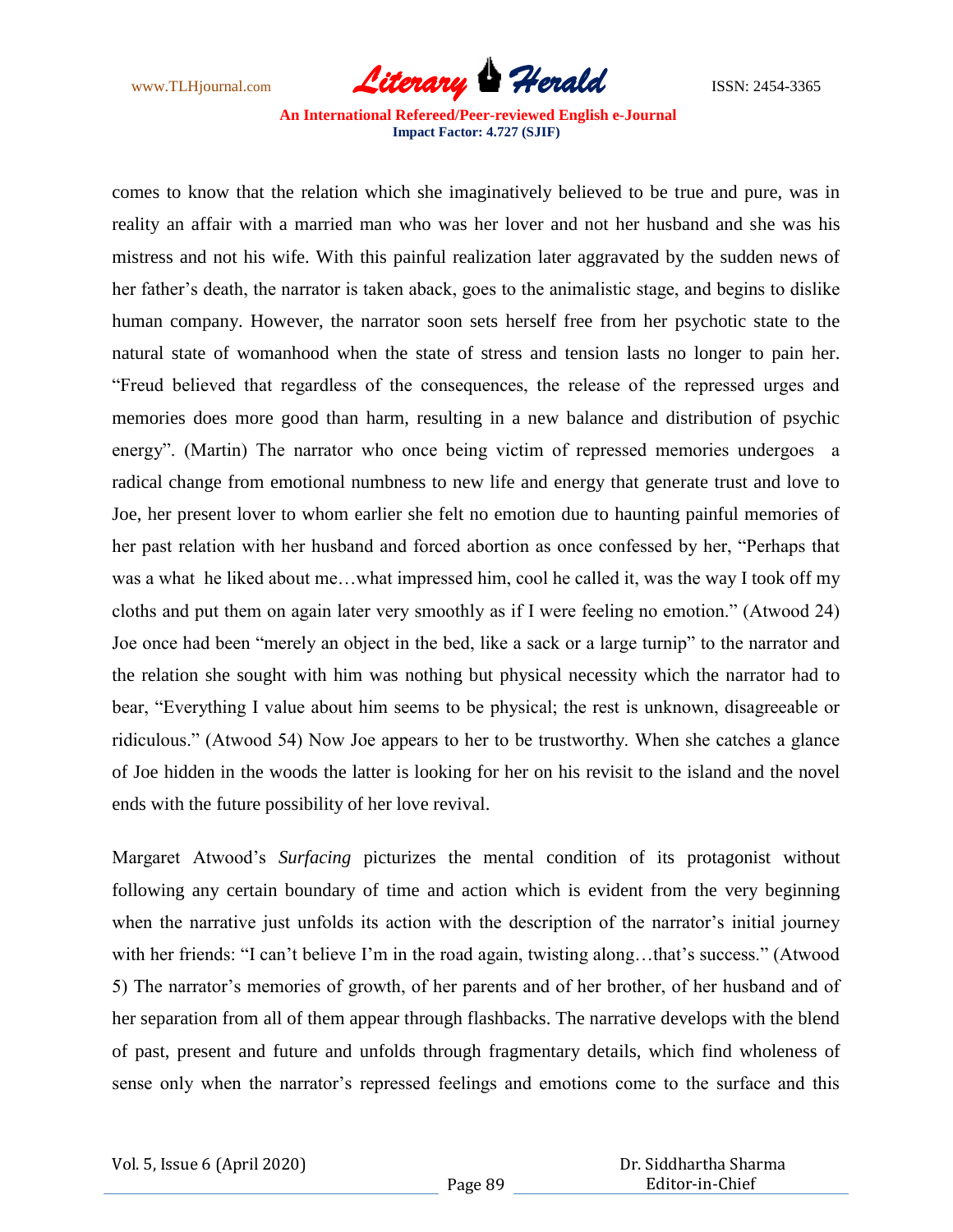

surfacing is also suggestive to the theme and the title of the story. The novel, with denial of conventional mode of narratology where cohesiveness of time and action along with external details is preferred to disintegrated time and action shifting from past to present and vice versa in non-linearity of form, is postmodern in tone and spirit. The novel touches almost all postmodern literary devices through its employment of stream of consciousness technique. It ranges from "eclecticism" (Traditional concept of infusing elements and making it single entity from different parts) and "montage" (Side by side placement of broken parts in order to produce a creative wholeness) to "neo-scepticism" (Resistance against anything which deems to be true) and "antirationalism" (Resistance against anything which is the result of rationalistic bent of mind). Moving away from eclecticism and montage, which was a modernist outlook, the novel is a postmodern narrative through the employment of neo-scepticism and ant-rationalism with which postmodernism is basically defined. The novel presents a full view of devices and techniques employed in postmodern literature and hence it truly comes into the category of postmodern novel where the way in which the stream of consciousness technique is employed is truly an achievement in itself.

## **Bibliography**

Abrams, M.H & Harpham, Geoffrey G. *A Glossary of Literary Terms*. Boston, Mass: Thomson Wadsworth, 1999. Print. 2007, Reprint.

Atwood, Margaret. *Surfacing*. New York: Random House, 1998. Print.

Barth, John. "Tales Within Tales Within Tales". *Antaeus.* pp.45-63. Issue No.43. 1981.

Derrida, Jacques. "Structure, Sign and Play in the Discourse of the Human Sciences". *Writing and Difference*. Trans. Alan Bass. London: Routledge, 1967. Print.

Freud, Sigmund. *Dora: An Analysis of a Case of Hysteria*. New York: Simon and Schuster, 1963. Print.

| Vol. 5, Issue 6 (April 2020) |  |  |
|------------------------------|--|--|
|------------------------------|--|--|

|                 | Dr. Siddhartha Sharma |
|-----------------|-----------------------|
| Editor-in-Chief |                       |